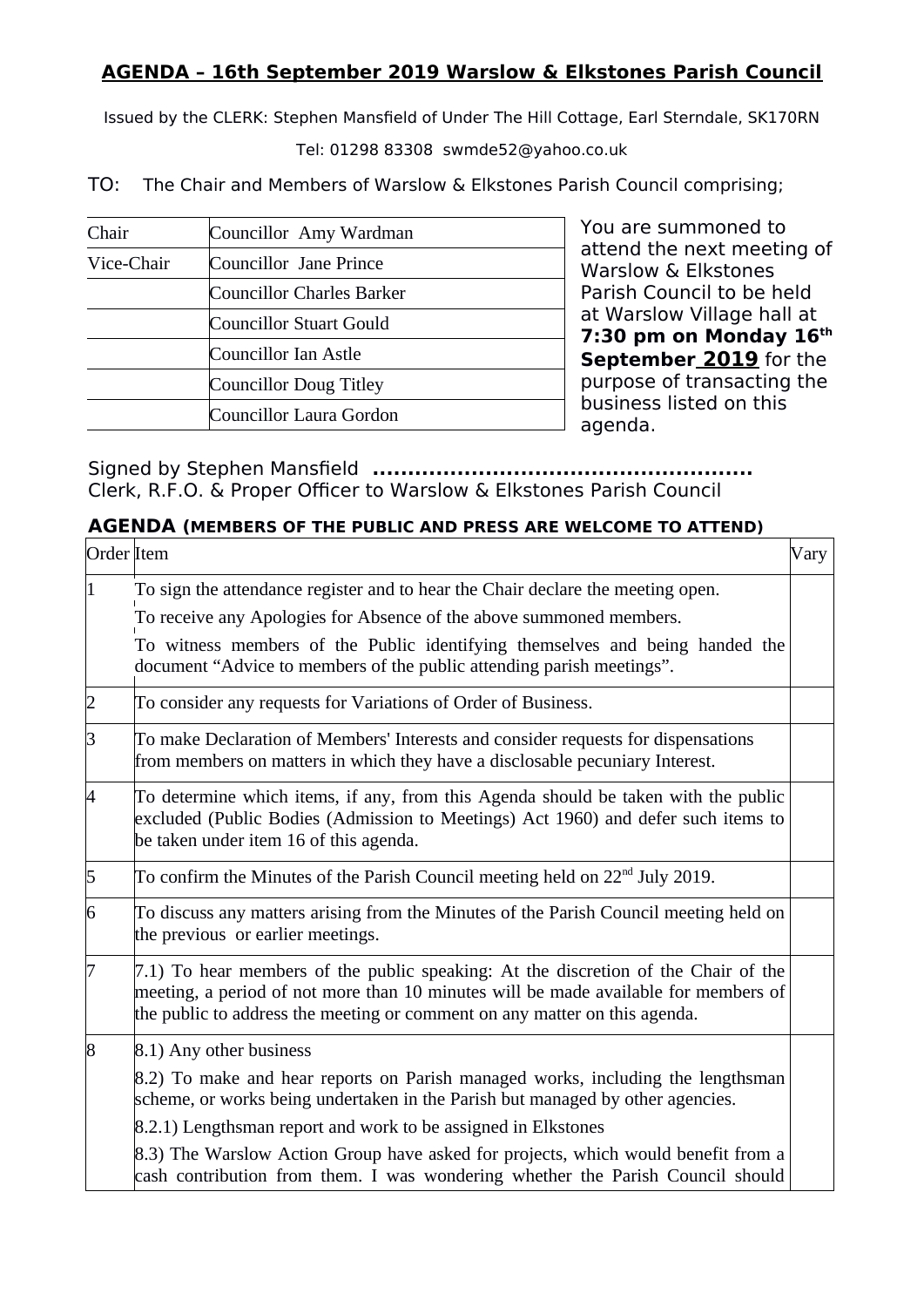## **AGENDA – 16th September 2019 Warslow & Elkstones Parish Council**

|              | make a request for cash to be used to get the lengthsman to do extra work, possibly for<br>next years best kept village or for discussion of Lengthsman funding or any other<br>proposed projects?                                                                                                 |  |
|--------------|----------------------------------------------------------------------------------------------------------------------------------------------------------------------------------------------------------------------------------------------------------------------------------------------------|--|
| $\vert 9$    | 9.1) To hear responses to previously made Highway defect reports.                                                                                                                                                                                                                                  |  |
|              | 9.2) To instruct the Clerk to make reports on Highway defects to SCC.                                                                                                                                                                                                                              |  |
| $ 10\rangle$ | $ 10.1\rangle$ To Conduct a periodic review of Council policies, etc:                                                                                                                                                                                                                              |  |
| $ 11\rangle$ | Planning                                                                                                                                                                                                                                                                                           |  |
|              | $ 11.1\rangle$ To review the Clerk's responses to previously considered applications – None.<br>11.2) To consider new applications and frame responses;                                                                                                                                            |  |
|              | 11.3) To hear notifications of Planning Decisions - None received.                                                                                                                                                                                                                                 |  |
|              | 11.4) To review communication received from residents regarding parking issues in<br>Warslow Village.                                                                                                                                                                                              |  |
| $ 12\rangle$ | To hear the Chairman's announcements                                                                                                                                                                                                                                                               |  |
| 13           | To hear updates from the Clerk and question the Clerk on any matter.                                                                                                                                                                                                                               |  |
|              | 13.1) A Parish Councillor has been contacted by a resident asking if he could come to<br>the November meeting to discuss the possibility of declaring the pub (Greyhound Inn)<br>as a public asset. This item will be included in public speaking at the November<br>meeting.                      |  |
|              | 13.2) Insurance – upgrade Parish Council Insurance to include insuring Village Hall<br>13.3) The Clerk would like to thank Cllr Laura Gordon who has provided full details<br>of the individuals who worked on the BKV lengthsman work and of all highways<br>rerports made direct on SCC website. |  |
| 14           | Finance                                                                                                                                                                                                                                                                                            |  |
|              | 14.1) To note current bank balances and transactions dated $30th$ August;                                                                                                                                                                                                                          |  |
|              | Business Reserve account £2148.45. Current Account £0.00                                                                                                                                                                                                                                           |  |
|              | To reconcile balances and transactions with the Parish Accounts Records.                                                                                                                                                                                                                           |  |
|              | 14.2) To authorise payment of the following liabilities of the Parish Council.                                                                                                                                                                                                                     |  |

| Chq<br>No | Payee                        | Item                             | Amount  |
|-----------|------------------------------|----------------------------------|---------|
| 000       | <b>HMRC</b>                  | <b>PAYE</b>                      | £83.00  |
|           | S W Mansfield                | Clerk salary Aug/Sep 2019        | £332.38 |
|           | S W Mansfield                | Clerk expenses Aug/Sep 2019      | £58.00  |
|           | DM Payroll                   | 2019/20 annual Payroll admin     | £63.00  |
|           | Mather Jamie                 | Pipeline over Grouse Farm Meadow | £5.00   |
|           | <b>Primary Care Supplies</b> | Defibrillator adult pads         | £82.14  |
|           | R. Miller                    | Warslow Lengthsman work          | £??.??  |
|           | <b>B.</b> Slack              | Elkstones Lengthsman work        | £??.??  |
|           |                              | <b>TOTAL</b>                     | £???.?? |

| 15 | To agree the date of the next meeting – proposed as - Monday $18th$ November 2019 |
|----|-----------------------------------------------------------------------------------|
|    |                                                                                   |